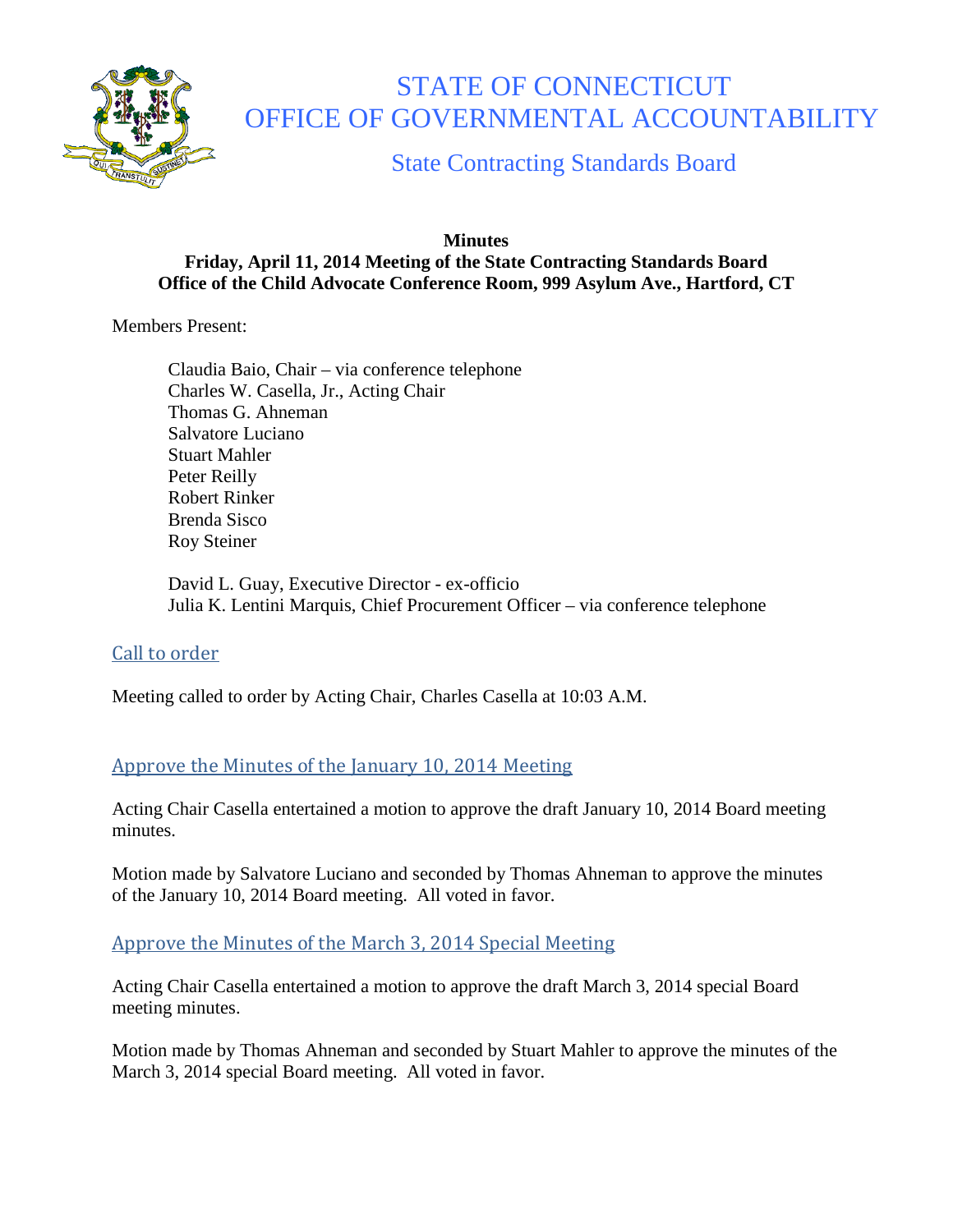## Continued consultation on C.G.S. Section 4e-16 (m) with Robert Dakers, Executive Finance Officer for the Office of Policy and Management

Robert Dakers, Executive Finance Officer for the Office of Policy and Management continued discussions from his previous November 2013 and January 2014 attendance at meetings. He discussed and consulted with the Board C.G.S. Section 4e-16(m), and reviewed with the Board the latest draft template for the cost-benefit analysis required by State agencies seeking to let privatization contracts. .

*(m) The Office of Policy and Management, in consultation with the State Contracting Standards Board, shall: (1) Develop policies and procedures, including templates for use by state contracting agencies for the development of a cost-benefit analysis, as described in subsection (b) of this section, and (2) review with each state contracting agency the budgetary impact of any such privatization contract and the need to request budget adjustments in connection with any such privatization contract.*

## Question of whether to support the elimination of C.G.S. Sec. 4e-43

After a presentation of the Department of Administrative Services proposal to eliminate C.G.S. Section 4e-43 at the January 10, 2014 meeting, the Board voted to table whether to support or oppose the proposal to eliminate C.G.S. Section 4e-43 until the February 14, 2014 meeting, which subsequently was canceled due to inclement weather.

The Board received a communication from Andrea Keilty on January 24, 2014 indicating that Department of Administrative Services and the State Insurance Risk Management Board decided not to move forward with the proposal to eliminate C.G.S. Section 4e-43.

Motion was made by Salvatore Luciano and seconded by Brenda Sisco to raise the item from the table and resolve the matter without further action. All voted in favor.

## Review of proposed Legislation concerning the State Contracting Standards Board

Executive Director Guay reviewed the list of legislation he has been tracking on the Board's behalf with the Board. The Board directed that Executive Director Guay continue to track legislation as he has been doing.

## Office and Board Operations

Executive Director Guay reviewed with the Board the current status of the proposed FY15 Budget.

Executive Director Guay reminded the Board of the requirement to file the Statement of Financial Interest with the Office of State Ethics before the end of April.